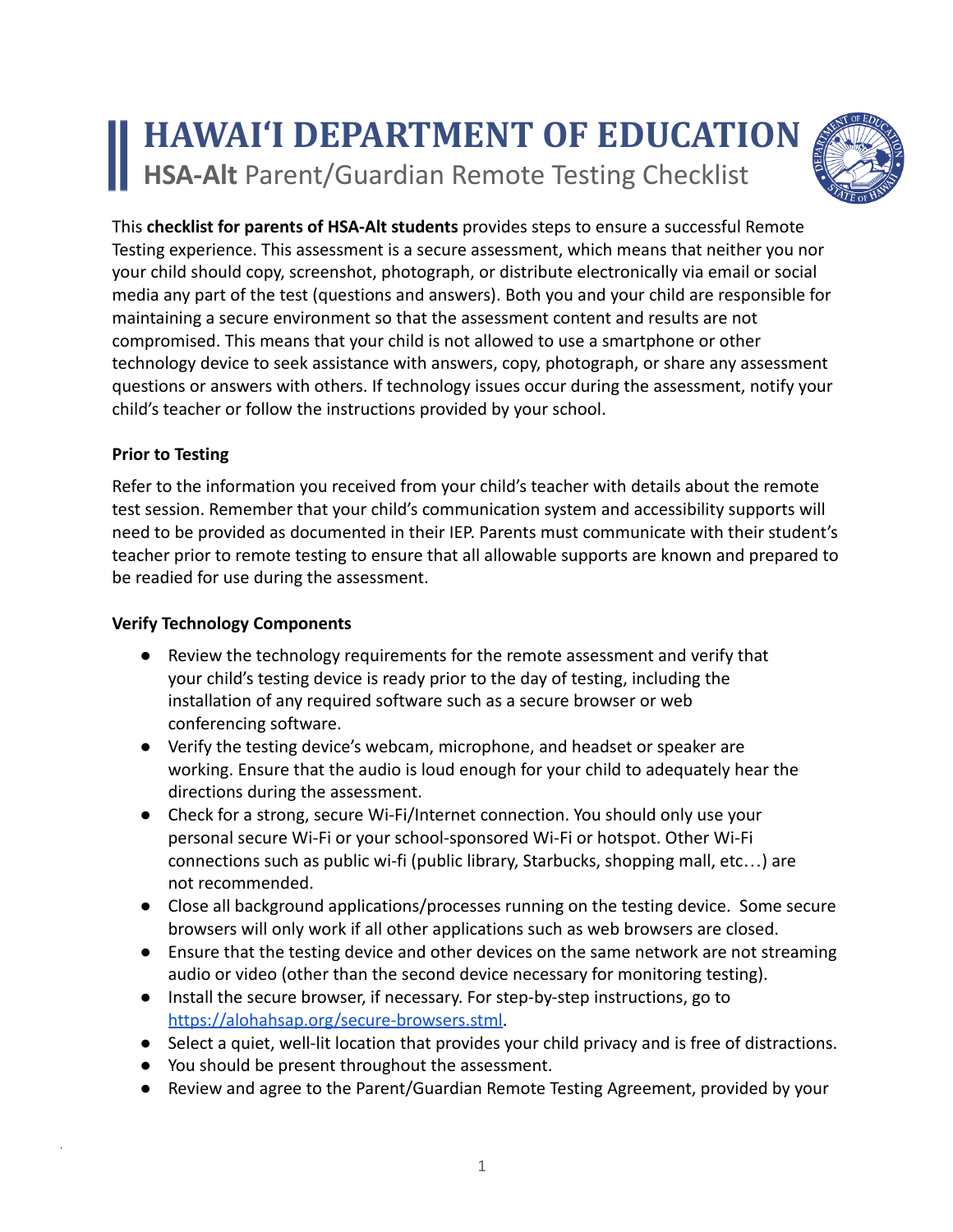child's school.

● Attend a practice assessment session with your child and Test Administrator to familiarize yourself with the process.

### **Web Meeting**

- On the second device (laptop, tablet, mobile phone, etc.) that is not used to deliver the test, log in to the web meeting using the process provided to your child by their teacher.
- Listen to the testing instructions provided by the Test Administrator.
- When instructed by the Test Administrator, use the information provided to log in to the test session on your child's testing device.
- Place the web meeting device at an angle that shows your child's keyboard but not the monitor of the testing device. The Test Administrator may advise as needed.
- When your child has finished the test session the Test Administrator will provide instructions to you to assist you in ending the assessment and exiting the web meeting session.

## **Taking the Assessment**

When instructed by the Test Administrator, you may help your child start the assessment.

- When prompted, assist your child by entering your student's legal first name, student identification number, and the test session ID. This information will be provided to you by the Test Administrator.
- Click **Begin Test Now** in order to advance to the first question.
- After the child has entered their answer for each question, press the **Next** button to advance to the next question.
- Other navigation steps, tools, and processes will be provided to you by the Test Administrator who is assisting with your child's test session from a remote location. Your child's Test Administrator will be there to support you with all steps of the test delivery and has been trained to answer any questions that you may have.
- Your child is not permitted to use a smartphone during the assessment.
- If your child needs a break, notify the Test Administrator for instructions prior to clicking the **Pause** button.
- If your child exits the assessment for any reason, they can sign back in to finish it using the original login credentials provided by the Test Administrator. Your child will resume at the point where the assessment was interrupted.
- When your child is finished, be sure to click **End Test** and **Submit** to complete and exit the assessment.

## **Assisting Your Child**

● Remember that you are expected to help your child with logging in to the